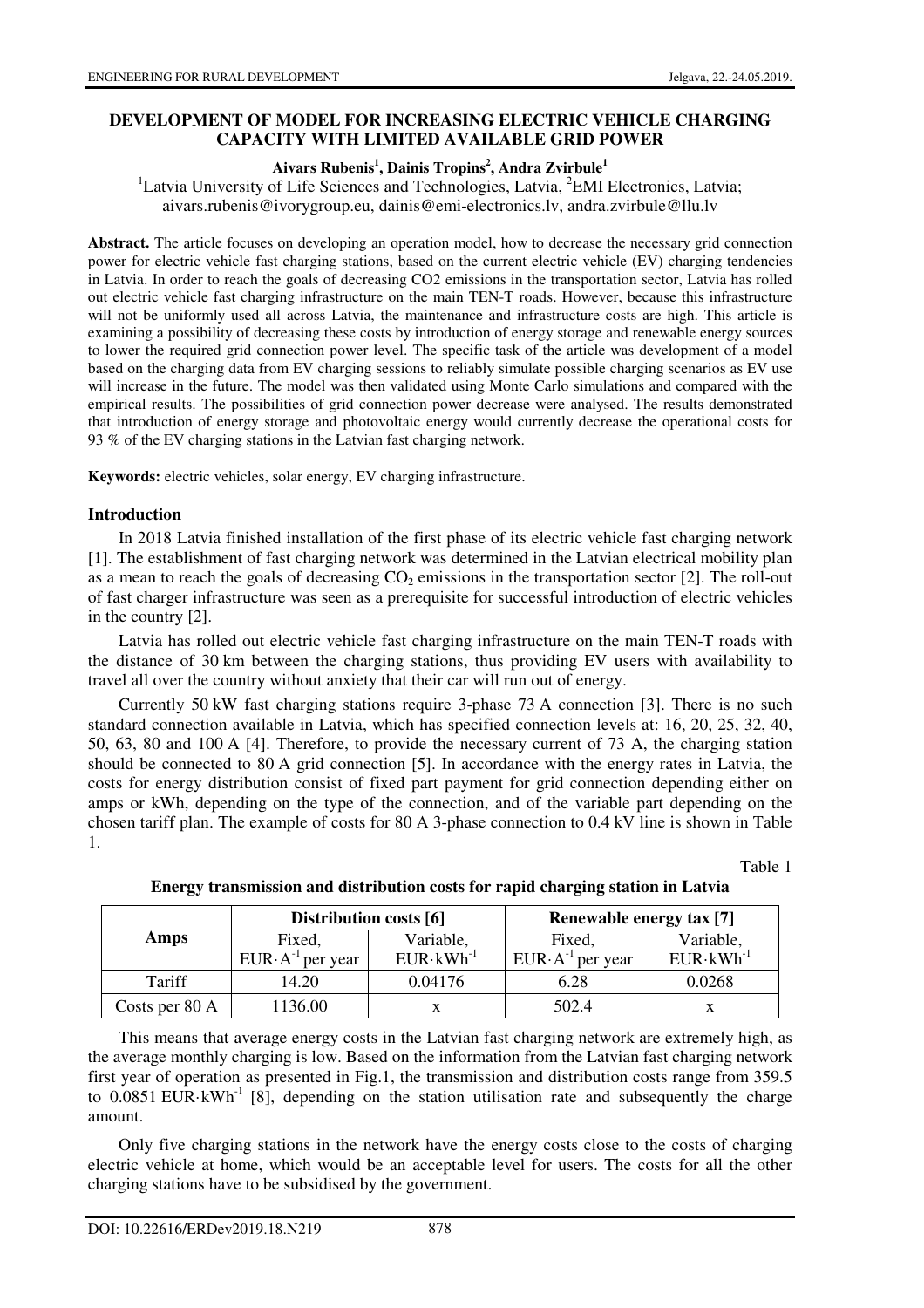

Fig. 1. **Average cost of transmission and distribution per kWh charged in Latvian national fast charging network**

Therefore, the aim of this research was to determine if it is possible to decrease the necessary grid connection power for the rarely used fast charging stations in order to decrease the operational costs and consequently decrease the need for subsidies for trans-Latvian electric vehicle fast charging network operation.

With the decrease in photovoltaic (PV) panel prices, PV energy as a viable renewable energy source has been suggested [9]. Because of the intermittent nature of PV energy, development of the energy storage equipment was following[10], but the research in this area was still scarce [11]. The use of such a system for decreasing the grid demand charges was suggested in [12] and later analysed in detail [13] including the investment costs, based on the situation in Canada. A heuristic storage system sizing was analysed in [14], however, it was for a different goal – to optimize the operation of 15 charging station pool. In [15] Monte Carlo simulation is used for realistic demand simulation for fast EV charging stations in Spain.

The scope of this article is limited to the energy costs and does not evaluate the capital expenses of the solar and energy storage system installations, nor operational costs for their support during lifetime.

#### **Materials and methods**

For the purposes of this model the input parameters of the model are divided in two parts, as presented in Table 2. The fixed parameters are the ones, which are not changed between simulations (e.g., we assume the battery charging curve to remain the same function, as long as we do not change the battery type), and the "variable" parameters are changed according to the modelled system configurations or changes in the environment.

Table 2

| <b>Electricity connection</b> |           |              | <b>Microgeneration</b> | <b>Energy Storage</b> |                 | <b>Energy Consumption</b> |             |  |
|-------------------------------|-----------|--------------|------------------------|-----------------------|-----------------|---------------------------|-------------|--|
| <b>Fixed</b>                  | Variable  | <b>Fixed</b> | <b>Variable</b>        | <b>Fixed</b>          | <b>Variable</b> | <b>Fixed</b>              | Variable    |  |
| Voltage                       | Current,  | Solar        | Installed              | <b>Battery</b>        | Installed       | Charging                  | Charger     |  |
|                               | available | radiation    | PV                     | charging              | storage         | schedules                 | utilisation |  |
|                               | options   | schedule     | amount                 | parameters            | amount          |                           | rate        |  |

**Fixed and variable factors in energy flow model** 

Data from the JRC Photovoltaic geographical information system [16] for 11 years 2005-2016 about solar radiation and temperature were used to calculate the predicted amounts of energy. Monthly and hourly PV profiles described in [17] were used for solar energy production schedule simulation. The power generation scenario assumed generic microcrystalline solar cells with a 14 % efficiency.

In this article we have limited the maximum area for PV installation to that of three vehicle parking spots. This has been decided based on the real-life limitations in Latvia. The charging network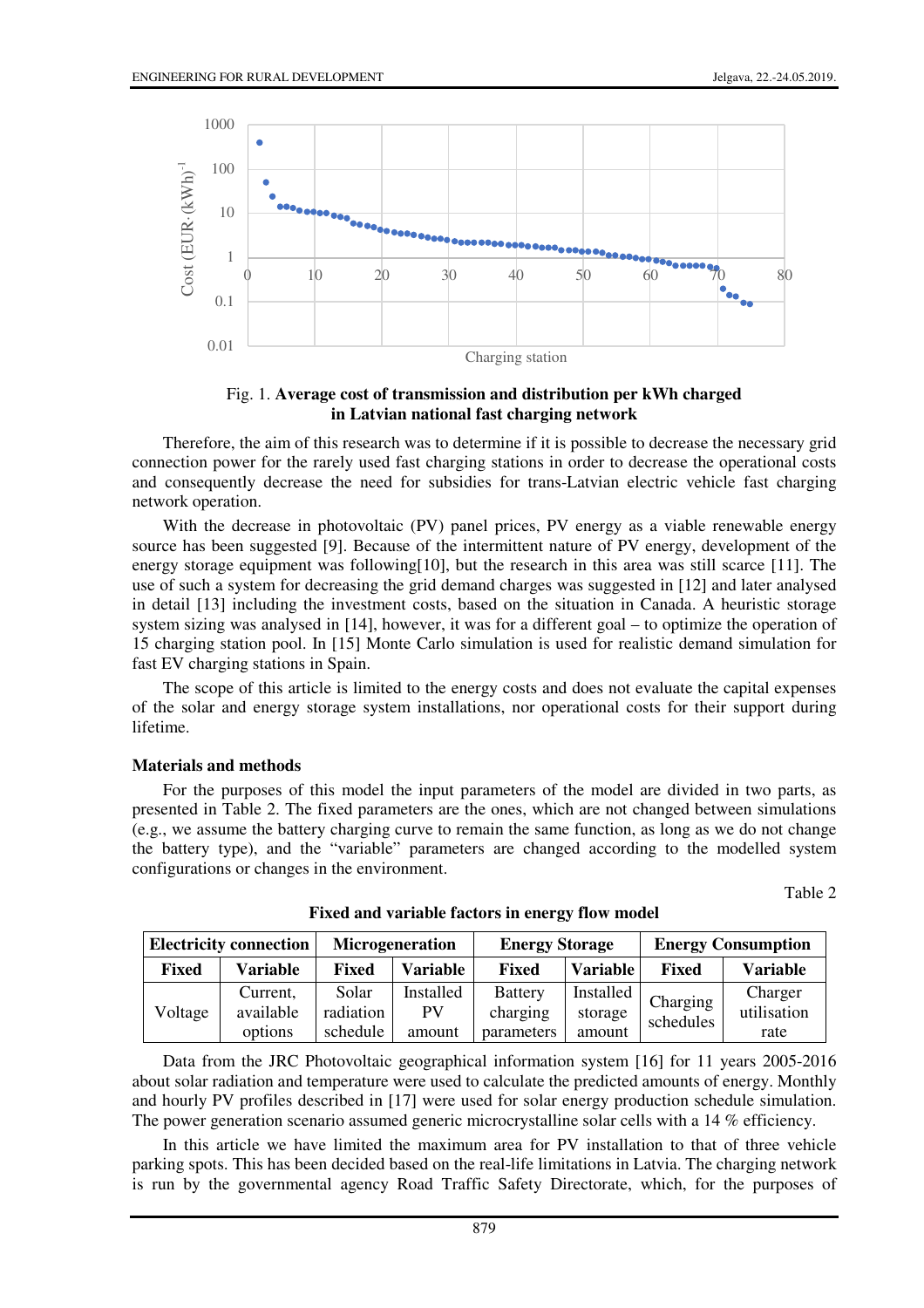installing charging stations, has leased land for parking places from variety of land owners. Thus, the area available for PV installations is limited to the land area leased. Subsequently we have modelled three PV installation scenarios to cover the area of 1, 2 or 3 car parking spots. According to the data from Solisco it corresponds to 2.24 kW, 5.28 kW and 9.6 kW solar Mpp, respectively [18].

For the purposes of this simulation, generic Li-Ion battery charging parameters were used with charging / discharging capacity with 1C. Li-Ion battery chemistry was chosen to simplify the energy flow model in this paper, as it has sufficiently high charge acceptance. Lead-acid batteries are cheaper, and their cycle life is sufficient for the purpose of providing energy storage; however, their charging speed is inadequately low, and additional modelling would have to be carried out to find the sufficient size, which was beyond the scope of this article. The effects of battery chemistry will be analysed in forthcoming articles dealing with the installation costs and return on investment.

The amount of the installed battery capacity was varied from 0 to 24 kWh with 2 kWh increments. This would account for requirements of 95 % of all charging events – see Fig. 2. The average charge amount per session in 2018 in the Latvian fast charging network was 11.1 kWh, the median  $-10.3$  kWh and mode  $-10$  kWh (not counting 0 kWh, which represents errors starting the charging session and in 2018 accounted for 8 % of all charging sessions).



Fig. 2. **Energy charged per session in 2018 in Latvian national fast charging network**

An average hourly charging distribution was determined in [8] using the data from two most frequently used charging stations in Latvia. Average distribution of charging events is presented in Table 5, at the same time noting that no correlation was observed between the actual charging events or charged energy amounts in individual days.

This charging event distribution table was used as a basis for probability distribution to generate charging session schedules for a year using Monte Carlo simulation for various utilisation rates, based on actual charging station utilisation rates in Latvia, as described in  $[8]$  – 64 charging stations or 88 % of all were charging once a day or less.

The second step after the charging session schedule has been generated was to generate particular charging power for each session. The basis for the second stage power level generation was the charging power distribution table based on the empirical charge distribution data in the Latvian fast charger network Table 4.

To reach the goals set out in this task, the aim is to decrease the necessary grid connection amperage, therefore the algorithm is optimised to limit the incoming energy flow from the mains grid, with priority of providing energy security over the cost considerations.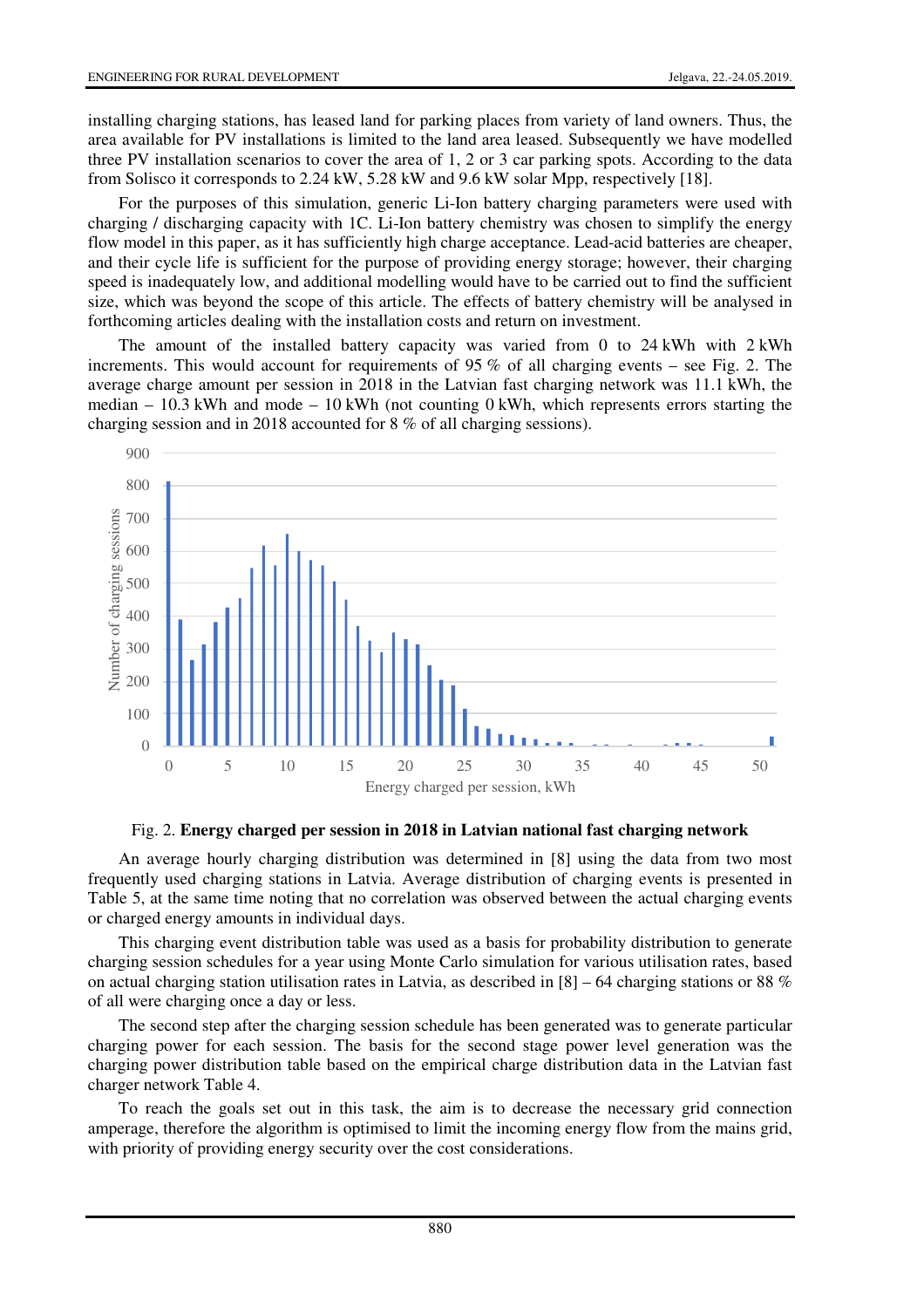A part of the general energy flow algorithm dealing with energy supply to the charger during the charging process is presented in Fig.4. The branch of the algorithm depends on the utilisation rate of the station and the installed capacity of the storage system. The locally generated PV energy is always used first, if available. For the energy requirements not covered by PV, the algorithm determines the optimum power source combination. As long as the installed storage amount is larger than the expected shortage of the main grid capacity, the priority is using energy from the battery, maximising locally produced energy. If the expected charging amount is larger than the storage amount, the priority is providing service quality and keeping battery reserves as high as possible.



Fig. 3. **Energy flow algorithm during charging process**

For the time when charging station is not operating, the algorithm is simple – the first priority is charging up the energy storage system, then selling the rest of the energy produced from microgeneration into the grid.

## **Results and discussion**

The model was validated in all stages of the data generation.

The results of the charging power distribution were validated first, and the results are presented in Table 3.

Table 3

**Charging power distribution in Latvia by charging sessions** 

| <b>Charging power</b> | $0 - 3$<br>kW | 3-6<br>kW | $6 - 10$<br>$\mathbf{k}$ W | $10 - 22$<br>kW | $22 - 30$<br>kW | $30 - 43$<br>kW | $43 - 50$<br>kW | More    |
|-----------------------|---------------|-----------|----------------------------|-----------------|-----------------|-----------------|-----------------|---------|
| Empirical data        | $2.5\%$       | $.8\%$    | $.8\%$                     | 12.0%           | 22.5%           | 51.1%           | 8.4%            | $0.0\%$ |
| Generated data        | $2.0\%$       | $2.0\%$   | 2.0%                       | 11.9%           | 23.3%           | 51.0%           | $7.7\%$         | $0.0\%$ |

Using both generated tables – the charging session table and session power table, the final energy consumption table was calculated, assuming that each charging session lasts 30 minutes, which is the charging session limit set by the Latvian fast charging network operator.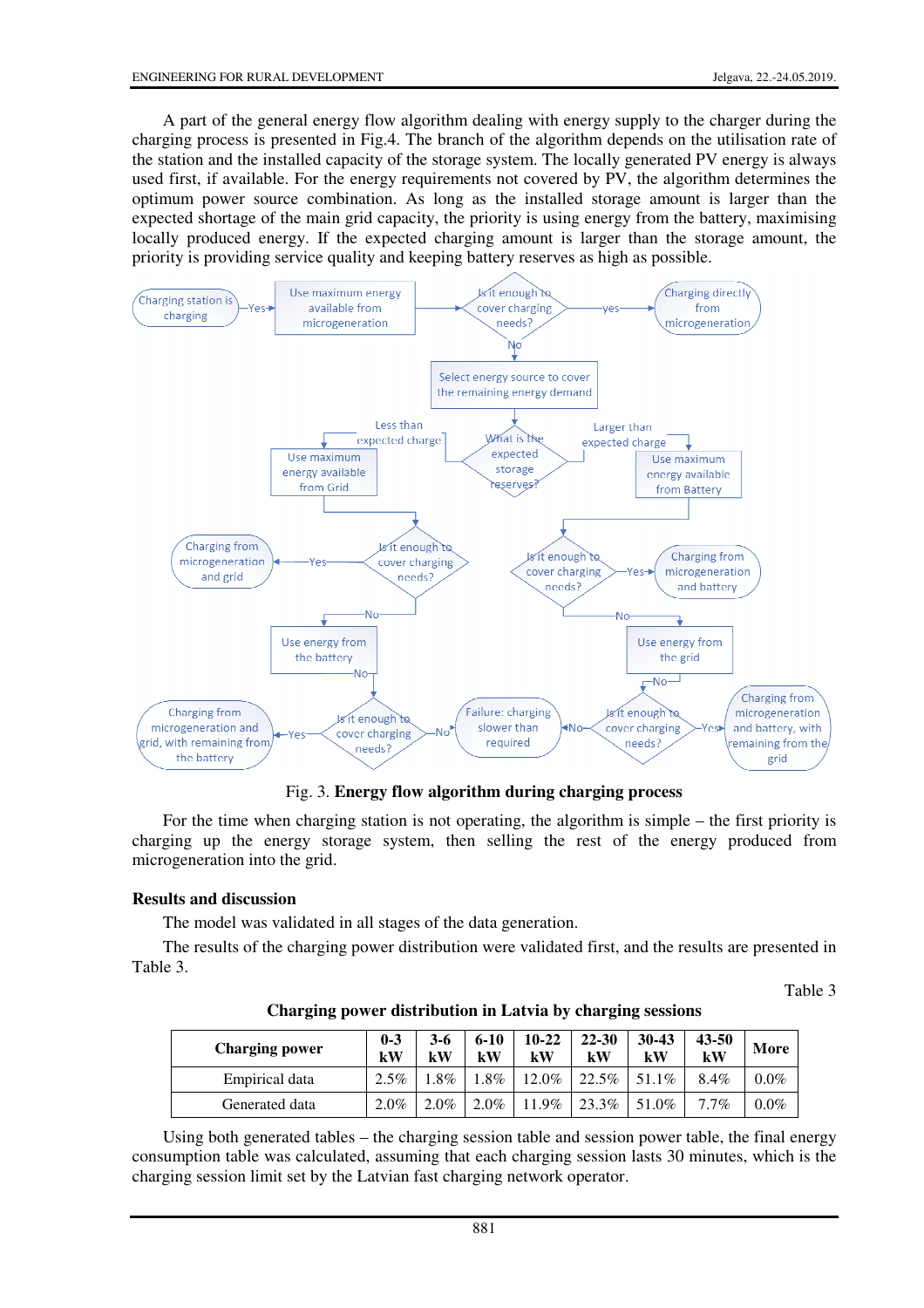Table 4

The results were compared to the initial charging energy distribution table to validate them, as presented in Table 4.

| Hour                 | 00:00 | 01:00   | 02:00   | 03:00 | 04:00   | 05:00   | 06:00   | 07:00   | 08:00   | 09:00   | 10:00   | 11:00 |
|----------------------|-------|---------|---------|-------|---------|---------|---------|---------|---------|---------|---------|-------|
| Average<br>empirical | 4.9%  | $4.4\%$ | $4.3\%$ | 3.3%  | 2.6%    | 2.1%    | 2.4%    | $1.9\%$ | 2.1%    | 2.8%    | $4.6\%$ | 5.1%  |
| Average<br>generated | 5.4%  | $4.7\%$ | 3.9%    | 3.3%  | 2.7%    | 1.9%    | 2.1%    | $1.6\%$ | $1.5\%$ | $2.6\%$ | $4.6\%$ | 5.6%  |
| Hour                 | 12:00 | 13:00   | 14:00   | 15:00 | 16:00   | 17:00   | 18:00   | 19:00   | 20:00   | 21:00   | 22:00   | 23:00 |
| Average<br>empirical | 4.8%  | $4.6\%$ | $4.7\%$ | 4.9%  | 5.1%    | $4.6\%$ | $4.5\%$ | $5.2\%$ | 5.9%    | 5.2%    | 5.3%    | 4.8%  |
| Average<br>generated | 5.2%  | $4.4\%$ | $4.0\%$ | 4.9%  | $5.1\%$ | $4.5\%$ | 5.2%    | 5.3%    | $6.3\%$ | $5.1\%$ | 5.4%    | 4.8%  |

**Charging power distribution in Latvia by charging sessions** 

Anova analysis of final charging power distribution in real data and average generated data showed  $p = 0.997$  with  $F = 1.1*10^{-5}$  and  $F_{crit} = 4.05$ .

The scenarios for the charging schedule generations were created based on the real-life charging session distribution in Latvia, presented in Table 5.

Table 5

| <b>Frequency of charging</b> | Number of charging<br>stations in Latvia in 2018 | <b>Frequency scenario</b><br>applicable | Cumulative number of<br>chargers scenario applies |
|------------------------------|--------------------------------------------------|-----------------------------------------|---------------------------------------------------|
| Never                        |                                                  |                                         |                                                   |
| Once a month                 |                                                  |                                         | 7%                                                |
| Once a week                  | 16                                               |                                         | 29%                                               |
| Twice a week                 | 29                                               |                                         | 68 %                                              |
| Once a day                   | 14                                               |                                         | 88%                                               |
| Twice a day                  | 4                                                | $\mathcal{D}_{\mathcal{L}}$             | $93\%$                                            |
| Four times a day             | $\mathfrak{D}$                                   | 5                                       | 96%                                               |
| Eight times a day            |                                                  | 10                                      | 97%                                               |
| Ten times a day or more      | っ                                                | 10                                      | $100\%$                                           |

As demonstrated, 93 % of all charging stations in Latvia are being used just twice a day or less. Thus, Monte Carlo simulations were run to see the effect of the installed energy storage system and solar panels.

The simulation results were analyzed depending on the possible outcomes:

- 0 the total energy request was covered by the installed grid connection capacity. (In this case the locally generated energy from PV still would be used first, if available)
- 1 the total request was larger than the installed grid connection capacity, but it was covered by the total available power from PV and grid.
- 2 the total request was larger than the installed grid connection capacity and available PV energy, and the shortage was covered by the battery
- 3 the energy was not sufficient to cover the energy requirements.

Examples of two simulation outcomes are demonstrated in Table 6, one being for 50 A grid connection with 9.6 kW Mpp PV panels, the other for 32 A grid connection with 2.24 kW Mpp PV panels. Each simulation used the same generated charging scenario, with 967 charging events (on average 2.64 events per day).

Outcome 3 is critical – it means that the energy was not sufficient to cover the requirements. In these examples at 50 A connection critical failures occur, if the battery is less than 10 kWh, while at 32 A and 2.24 kW PV microgeneration level there was 1 failure event already at 22 kWh and 20 kWh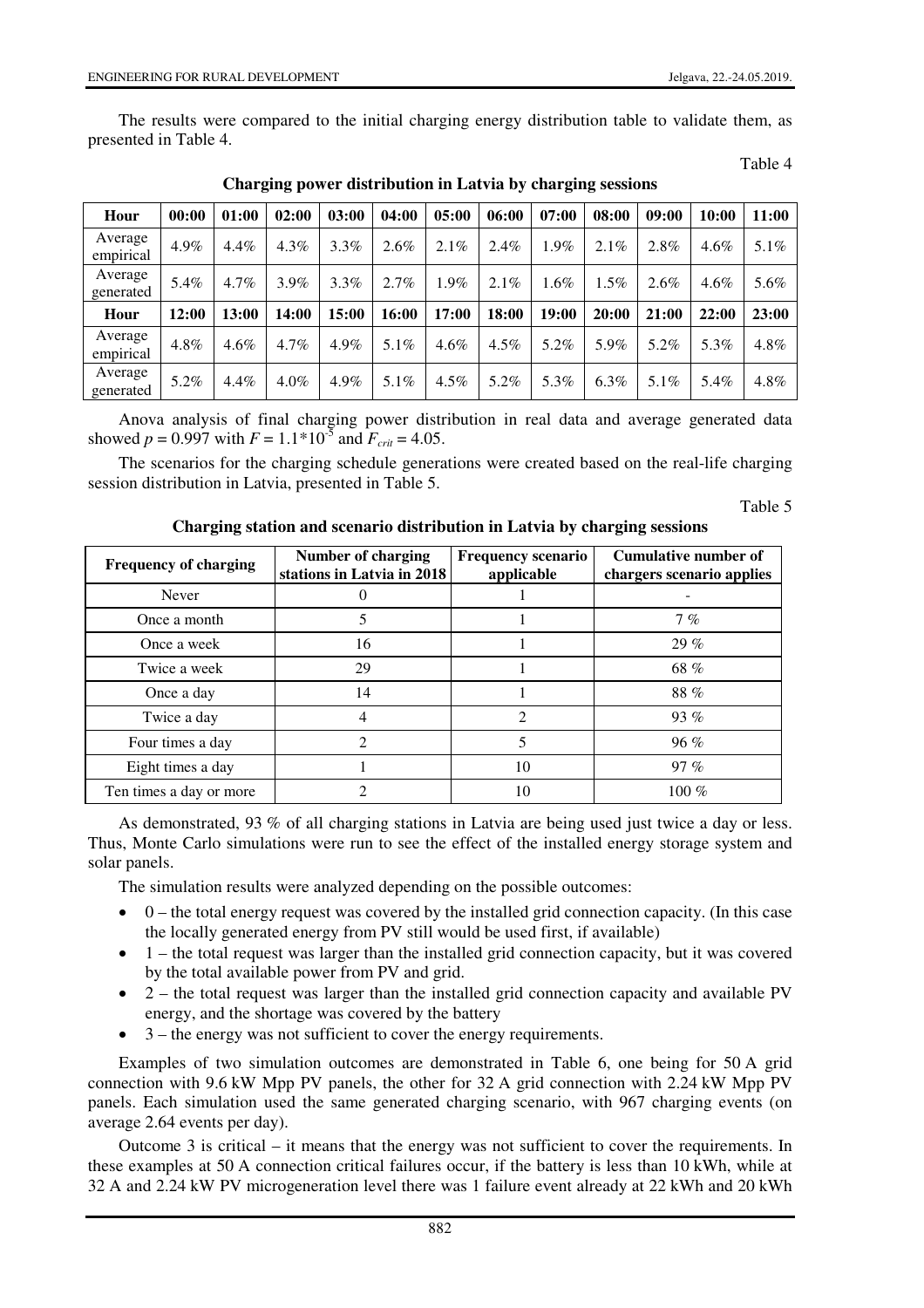level. As it is about 0.1 % of all cases, the decision whether that is acceptable has to be a judgement call from the management depending on the charging network's policies.

## Table 6

Table 7

|                           | <b>Grid Connection</b> |                 |                          |     |                     |   |     |     |  |  |  |
|---------------------------|------------------------|-----------------|--------------------------|-----|---------------------|---|-----|-----|--|--|--|
| <b>Simulation outcome</b> |                        | 50 A, 9.6 kW PV |                          |     | $32 A + 2,24$ kW PV |   |     |     |  |  |  |
| Battery size, kWh         | $\Omega$               | 1               | 2                        | 3   | $\Omega$            | 1 | 2   | 3   |  |  |  |
| $\Omega$                  | 489                    |                 | $\overline{\phantom{a}}$ | 478 | 135                 | - |     | 832 |  |  |  |
| $\overline{2}$            | 489                    |                 | 169                      | 309 | 135                 | - | 101 | 731 |  |  |  |
| 4                         | 489                    |                 | 338                      | 140 | 134                 | 1 | 213 | 619 |  |  |  |
| 6                         | 488                    | 1               | 425                      | 53  | 134                 | 1 | 382 | 450 |  |  |  |
| 8                         | 489                    |                 | 467                      | 11  | 135                 |   | 531 | 301 |  |  |  |
| 10                        | 489                    |                 | 478                      |     | 135                 | ۰ | 661 | 171 |  |  |  |
| 12                        | 489                    |                 | 478                      |     | 135                 | - | 741 | 91  |  |  |  |
| 14                        | 489                    |                 | 478                      |     | 135                 | - | 790 | 42  |  |  |  |
| 16                        | 489                    |                 | 478                      |     | 135                 | ۰ | 809 | 23  |  |  |  |
| 18                        | 489                    |                 | 478                      |     | 135                 |   | 818 | 14  |  |  |  |
| 20                        | 489                    |                 | 478                      |     | 135                 |   | 826 | 6   |  |  |  |
| 22                        | 489                    |                 | 478                      |     | 135                 | ۰ | 831 | 1   |  |  |  |
| 24                        | 489                    |                 | 478                      |     | 135                 | - | 831 |     |  |  |  |

**Examples of charging scenario simulation outcomes** 

Table 7 demonstrates failure rates at 25 A, 32 A, 40 A and 50 A connections. The simulation at 63 A connection showed no critical failure rates.

| Grid<br>connection                 | 25A     |        |          | 32A    |        |       | <b>40A</b>                       |            |        | 50A                        |                            |        |
|------------------------------------|---------|--------|----------|--------|--------|-------|----------------------------------|------------|--------|----------------------------|----------------------------|--------|
| <b>Battery</b><br>Size, kWh<br>\PV | 2.24 kW | 5.28kW | $9.6$ kW | 2.24kW | 5.28kW | 9.6kW | $.24 \text{ kW}$<br>$\mathbf{C}$ | kN<br>5.28 | 9.6 kW | kN<br>$\ddot{5}$<br>$\sim$ | KN<br>28<br>$\overline{v}$ | 9.6 kW |
| $\mathbf{0}$                       | 91%     | 91%    | $90\%$   | 86%    | 86%    | 86%   | 73%                              | 73%        | 72%    | 50%                        | 50%                        | 49%    |
| $\overline{2}$                     | 86%     | 86%    | 86%      | 76%    | 75%    | 75%   | 60%                              | 60%        | 59%    | 33%                        | 32%                        | 32%    |
| $\overline{4}$                     | 76%     | 75%    | 75%      | 64%    | 64%    | 63%   | 42%                              | 42%        | 41%    | 15%                        | 15%                        | 14%    |
| 6                                  | 64%     | 64%    | 63%      | 47%    | 46%    | 46%   | 26%                              | 25%        | 25%    | $6\%$                      | 6%                         | $5\%$  |
| 8                                  | 53%     | 53%    | 52%      | 31%    | 31%    | 29%   | 12%                              | 12%        | 11%    | $1\%$                      | $1\%$                      | $1\%$  |
| 10                                 | 40%     | 39%    | 39%      | 18%    | 17%    | 17%   | $6\%$                            | 5%         | 5%     |                            | $\overline{\phantom{a}}$   |        |
| 12                                 | $23\%$  | 23%    | 22%      | 9%     | 9%     | 9%    | $1\%$                            | $1\%$      | $1\%$  |                            | $\overline{\phantom{0}}$   |        |
| 14                                 | 12%     | 12%    | 12%      | 4%     | 4%     | 4%    | $1\%$                            | $1\%$      | $1\%$  |                            | ۰                          |        |
| 16                                 | $7\%$   | $7\%$  | $7\%$    | 2%     | $2\%$  | 2%    | 0.2%                             | 0.1%       | 0.1%   |                            | -                          |        |
| 18                                 | 5%      | 5%     | 5%       | $1\%$  | $1\%$  | $1\%$ | 0.1%                             | 0.1%       | -      |                            | -                          |        |
| 20                                 | $3\%$   | $3\%$  | $3\%$    | $1\%$  | $1\%$  | $0\%$ | ۰                                |            | ۰      |                            | -                          |        |
| 22                                 | $2\%$   | $2\%$  | $2\%$    | 0.1%   | 0.1%   | 0.1%  | $\overline{\phantom{0}}$         |            | ۰      |                            | -                          |        |
| 24                                 | $1\%$   | $1\%$  | $1\%$    | 0.1%   | 0.1%   | 0.1%  |                                  |            |        |                            |                            |        |

**Examples of charging scenario simulation outcomes** 

The results display that at these PV generation levels the battery storage amount is more important than PV generation. At 50 A grid connection level the system failed 50 % of time without battery storage, while adding 10 kWh storage eliminated failures completely. If the operator is prepared to accept 1 % failure rates, the grid connection can be decreased to 25 A. In practical terms it would mean that fast charging would take 1 hour instead of 30 minutes up to 10 times a year.

These results confirm the previous research – both [12] and [13] note that from the operational cost point of view adding PV and battery storage to the EV charging station greatly decreases the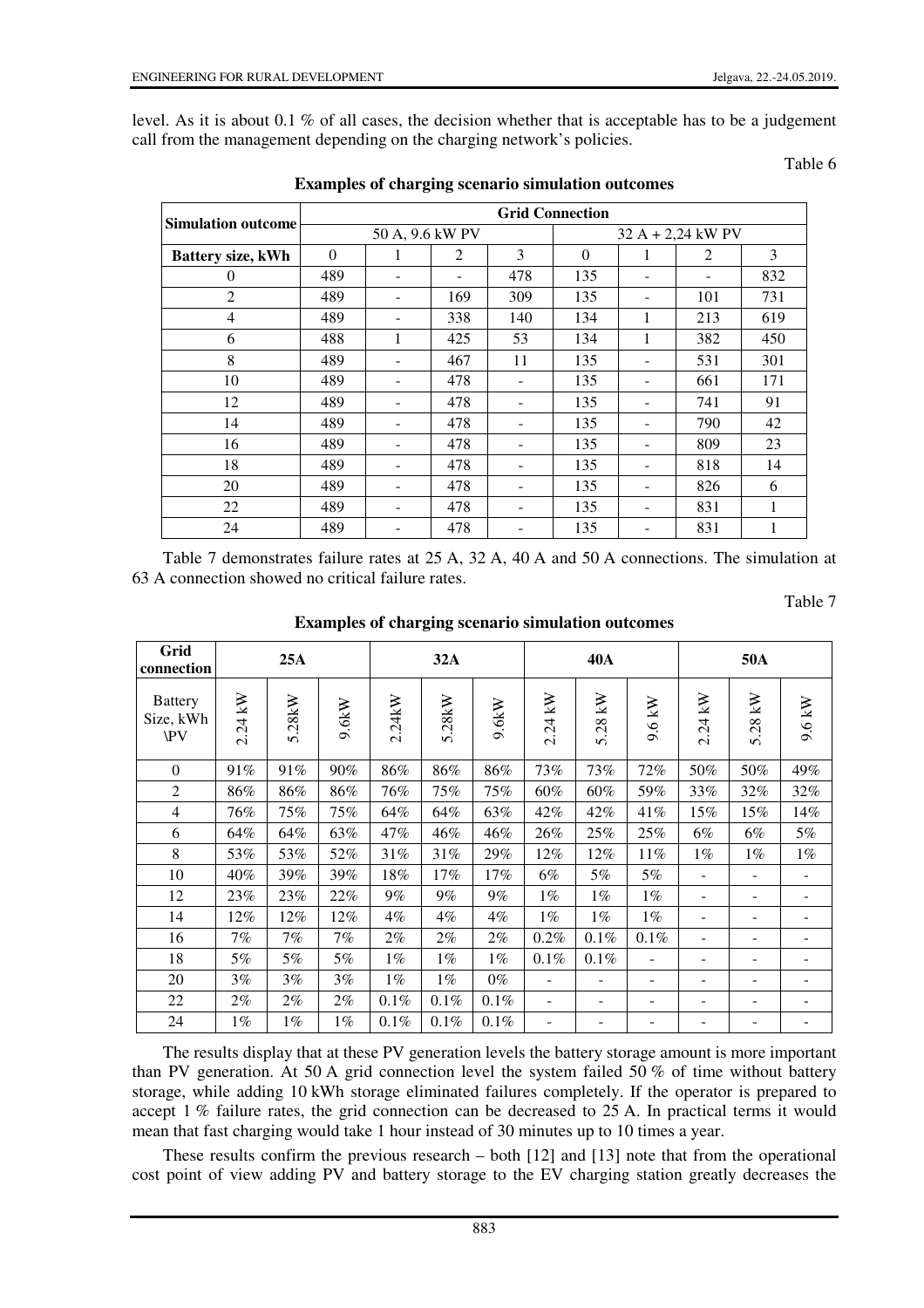energy costs. Furthermore, the research confirms that PV decreases the overall electricity costs, while does not decrease the demand costs, while energy storage decreases the demand costs, marginally increasing the electricity costs. The research points out that because of the large initial investment overall feasibility of the investment would greatly depend on the particular location and electricity provider's pricing structure. Thus, [13] notes that currently in Canada PV and storage systems would not pay back within reasonable time, while in Spain they can improve the station's profitability [15].

These factors concerning the required capital investments and their payback shall be analysed in following articles to gain full perspective of feasibility of the PV and battery storage assisted EV charging stations in the Latvian national EV charging network.

### **Conclusions**

The model based on the empirical data of the Latvian charging network proved that installing the energy storage system and renewable energy microgeneration source allows decreasing the grid connection power levels.

- 1. At the power levels consistent of the area of the car parking space, the battery storage amount affects the charging more than PV generation levels.
- 2. Adding 10 kWh energy storage it is possible to decrease the grid connection from 80 A to 50 A to provide faultless charging for 93 % of the Latvian charging stations.
- 3. Adding 24 kWh energy storage it is possible to decrease the grid connection from 80 A to 25 A with the failure level of 1 %.

#### **Acknowledgements**

This paper has been published within the research project "Research on effect of electric vehicle charging on electricity grid and on possibilities to use them to improve the energy network and load distribution" carried out within a grant program by the European Regional Development Fund for general industrial research and for projects dealing with new product and technology developments Project number: 1.2.1.1./16/A/008

## **References**

- [1] CSDD Latvian electric vehicle fast charging network starts operating. 2019. [online] [27-01-2019] Available at: http://www.e-transports.org/index.php/jaunumi/205-darbu-uzsak-elektromobiluatras-uzlades-staciju-tikls.
- [2] Ministry of Transport of Republic of Latvia. Electric Mobility Development plan 2014-2016. Riga 2014.
- [3] Efacec QC 45 quick charging station. 2015. [online] [29-05-2015] Available at: http://electricmobility.efacec.com/ev-qc45-quick-charger/.
- [4] Sadales Tikli Tarrif calculator. 2019. [online] [24-01-2019] Available at: https://www.sadalestikls.lv/tarifi/tarifu-kalkulators/.
- [5] Sadales Tikls Power load calculator. 2019. [online] [24-01-2019] Available at: https://www.sadalestikls.lv/en/customers/connections/new-connection-load-changes/power-loadcalculator/.
- [6] Sadales TiklsElectricity distribution differential tariffs., vol. 2016,. Riga, 2016.
- [7] Pubic Utilities Commission of LatviaPar jaudas komponentēm no 2018.gada 1.jūlija (On power component)., no. 202. Latvia: Pubic Utilities Commission of Latvia, 2018, pp. 8-9.
- [8] Rubenis A., Laizāns A., Zvirbule A. Latvian Electric Vehicle fast charging infrastructure: results of the first year of operation. Energy Procedia, 2019.
- [9] Yee K. P., Ashique R. H., Salam Z., et al. Electric vehicles charging using photovoltaic: Status and technological review. Renewable and Sustainable Energy Reviews, vol. 54, 2015, pp. 34-47.
- [10] Genovese A., Bertini I., Martirano L., et al. EV fast charging stations and energy storage technologies: A real implementation in the smart micro grid paradigm. Electric Power Systems Research, vol. 120, 2014, pp. 96-108.
- [11] Aziz M., Oda T., Ito M. Battery-assisted charging system for simultaneous charging of electric vehicles. Energy, vol. 100, 2016, pp. 82-90.